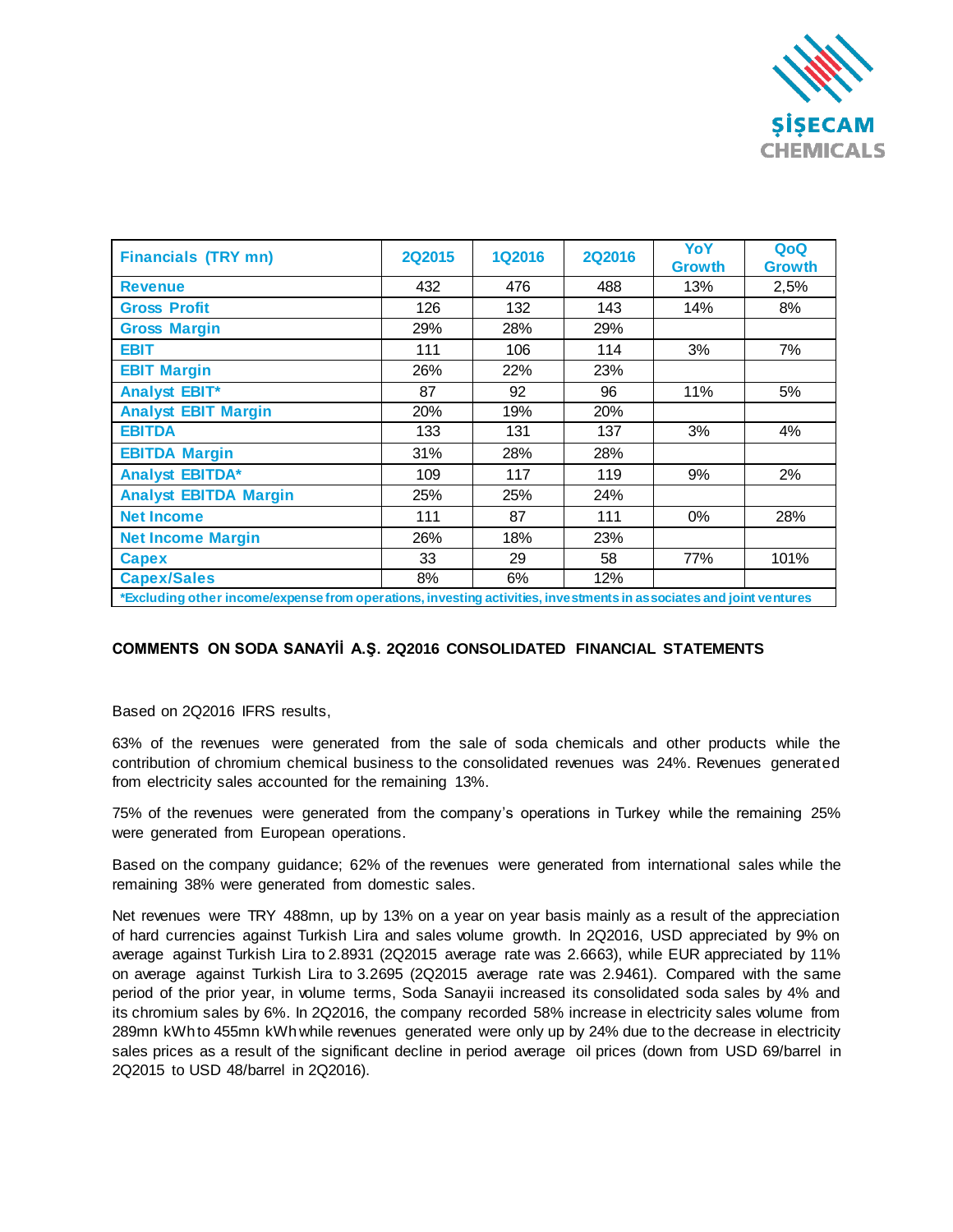Cost of goods sold were TRY 345mn, up by 13% on a year-on-year basis, while the ratio of cost of goods sold to revenues was unchanged.

The company recorded a gross profit of TRY 143mn, pointing out a 14% increase on a year-on-year basis and ending up in a gross profit margin of 29%, which is in line with the margin recorded in 2Q2015.

68% of the gross profit were generated from the sale of soda chemicals, energy and other products, while chromium chemicals business' contribution to the gross profit was 32%.

In 2Q2016, operating expenses increased by 18% on a year-on-year basis from TRY 40mn to TRY 47mn. Ratio of operating expenses to revenues slightly increased by 40 bps to 9,6%; G&A and R&D expenses shares in revenues were pretty much in line with the ratios seen in 2Q2015, while there was a slight increase in the ratio of S&M expenses to sales.

Based on the financial reporting principles, FX gains and losses in relation with the operations are booked under "other operating income and expenses". In 2Q2016, Soda Sanayii's net other income from main operations was TRY 2mn whereas the company had recorded TRY 14mn net other income in the previous quarter. The increase in net foreign currency exchange losses on trade receivables due to fluctuating FX rates had a decreasing impact on the net other income from main operations.

Soda Sanayii's share in profit/loss of associates were TRY 15mn in 2Q2016, up from TRY 10mn last year in the same period.

Consequently, the company's EBIT was TRY 114mn, representing an EBIT margin of 23%, versus TRY 111mn and 26% in 2Q2015. Based on the depreciation and amortization expenses of TRY 23mn in the related period, Soda Sanayii's EBITDA was TRY 137mn, representing an EBITDA margin of 28% versus TRY 133mn and 31% recorded last year in the same period.

Soda Sanayii had no one-off gains/loss recorded in 2Q2016 or in the same period of 2015.

Soda Sanayii had a net financial income of TRY 17mn in 2Q2016.

In 2Q2016, the company recorded a net income of TRY 111mn and net margin of 23% versus TRY 111mn and 26% seen in the same period last year.

The company's net long FX position, which was TRY 658mn at the end of 2Q2015, decreased to TRY 535mn at the end of 2Q2016, mainly due to the reduction in foreign currency denominated assets (USD 37mn and EUR 19mn) and increased EUR liabilities allocated to the distribution of cash dividends (TRY 240mn) and for the financing of capital expenditures.

Soda Sanayii had a total capital expenditure of TRY 58mn in 2Q2016 for capacity expansion and operational efficiency investments. The company's total capital expenditures were TRY 33mn in 2Q2015.

Soda Sanayii had a net cash position of TRY 371mn at the end of 2Q2016, while the company's net cash was TRY 381mn at the end of 2Q2015.

## **MAJOR DEVELOPMENTS**

30 K ton/year-capacity expansion in Mersin plant has been online since the beginning of the second quarter.

Soda Sanayii distributed TRY 330 Million dividend, of which TRY 240 Million was in cash and the remaining TRY 90 Million in kind.

Soda Sanayii finalized the negotiations with Petrol-İş Labor Union by successfully renewing the contracts for a two year-term.